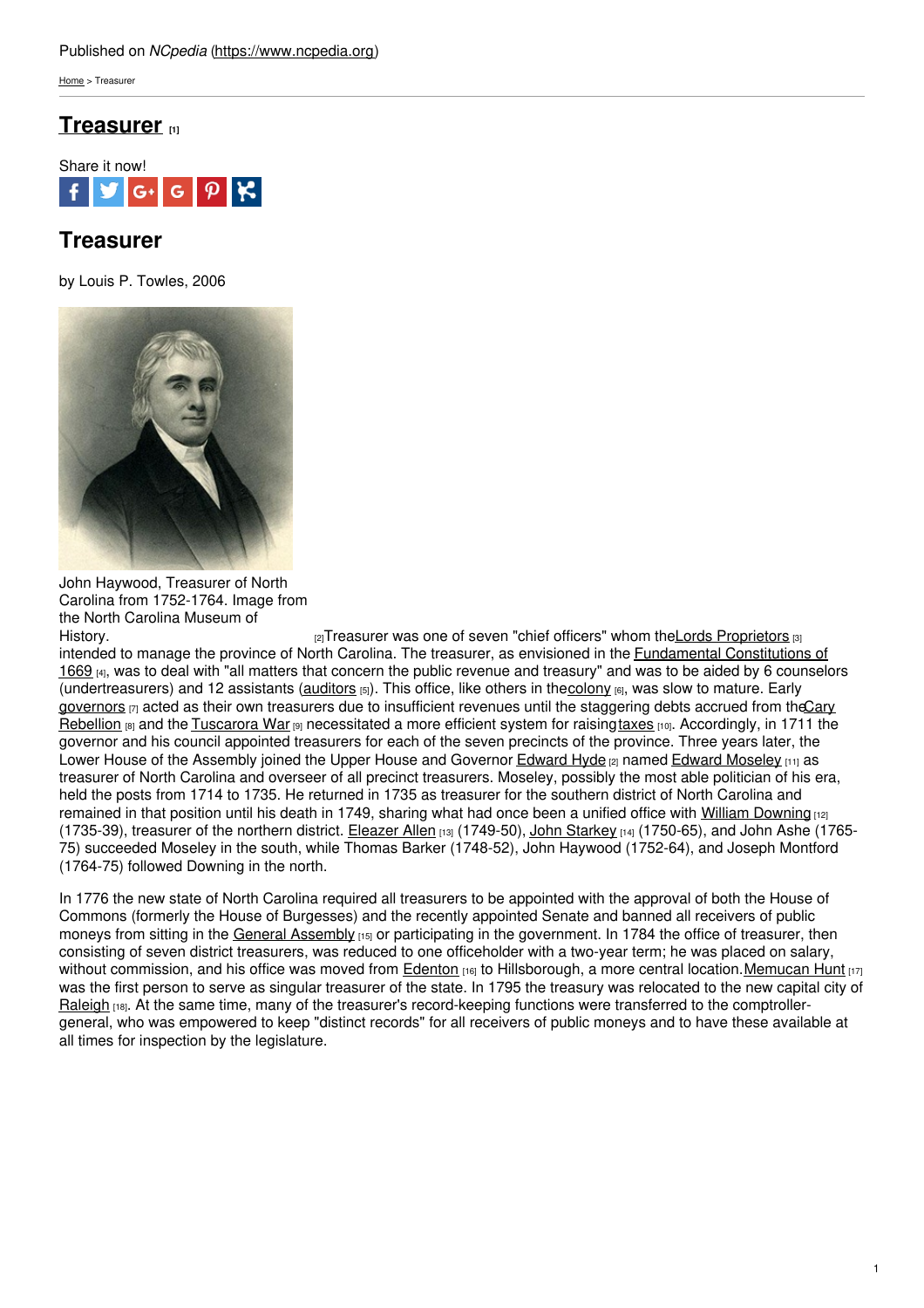

State Treasurer's Office, State Capitol building, Raleigh, NC, 1890s. Image from the State Archives of

 $H<sub>19</sub>$ The office of treasurer, in the process, had lost its political significance and had become what it was originally intended to be: a fiscal office. The state [constitution](https://www.ncpedia.org/government/convention-1868) of 1868 [20] changed the term of the treasurer to four years and made it a publicly elected post. North Carolina's state treasurers have generally been diligent overseers of the public money, avoiding political or fiscal scandal. The modern office, with the state's previously modest budget growing to more than \$17 billion annually and its trust funds reaching about \$30 billion, is a far cry from the simple accounting office of earlier times. The treasurer is a member of the [Council](https://www.ncpedia.org/council-state) of State  $a_{11}$  and works closely with the governor on all fiscal and budgetary matters. The officeholder is also the state's banker, investment officer, administrator of governmental employee retirement and benefit systems, and official in charge of helping local governments maintain success in fiscal matters.

### **References:**

John L. Cheney Jr., ed., *North Carolina Government, 1585-1974: A Narrative and Statistical History*(1981).

Charles L. Raper, *North Carolina: A Study in English Colonial Government*(1904).

### **Additional Resources:**

North Carolina Department of State Treasurer official website:<http://www.nctreasurer.com/> [22]

*Biennial report of the Treasurer of North Carolina*. 1920-1976. <http://digital.ncdcr.gov/u?/p249901coll22,483434> [23] (accessed September 18, 2012).

*State Treasurer's annual report to the people of North Carolina*. 1996-2010. <http://digital.ncdcr.gov/u?/p249901coll22,234880> [24](accessed September 18, 2012).

#### **Image Credits:**

E.G. Williams and Brothers. "Engraving, Accession #:[H.19XX.318.89](http://collections.ncdcr.gov/RediscoveryProficioPublicSearch/ShowItem.aspx?13297+) [25]." 1900. North Carolina Museum of History.

"N.2002.6.32." State Treasurer's Office, State Capitol building, Raleigh, NC, 1890s. From the General Negative Collection, North Carolina State Archives. <https://www.flickr.com/photos/north-carolina-state-archives/2431905310/> [26] (accessed September 18, 2012).

#### **Subjects:**

**Economics and Economic [Development](https://www.ncpedia.org/category/subjects/ec) [27]** [Government](https://www.ncpedia.org/category/subjects/go) agencies [28] Public [service](https://www.ncpedia.org/category/subjects/public-service) [29] **Authors:** [Towles,](https://www.ncpedia.org/category/authors/towles-louis-p) Louis P. [30] **From:** [Encyclopedia](https://www.ncpedia.org/category/entry-source/encyclopedia-) of North Carolina, University of North Carolina Press.[31]

1 January 2006 | Towles, Louis P.

**Source URL:** https://www.ncpedia.org/treasurer

#### **Links**

<sup>[1]</sup> https://www.ncpedia.org/treasurer

<sup>[2]</sup> https://www.ncpedia.org/hyde-edward

<sup>[3]</sup> https://www.ncpedia.org/lords-proprietors

<sup>[4]</sup> https://www.ncpedia.org/fundamental-constitutions

<sup>[5]</sup> https://www.ncpedia.org/auditor-state

<sup>[6]</sup> https://www.ncpedia.org/colonial-period-overview